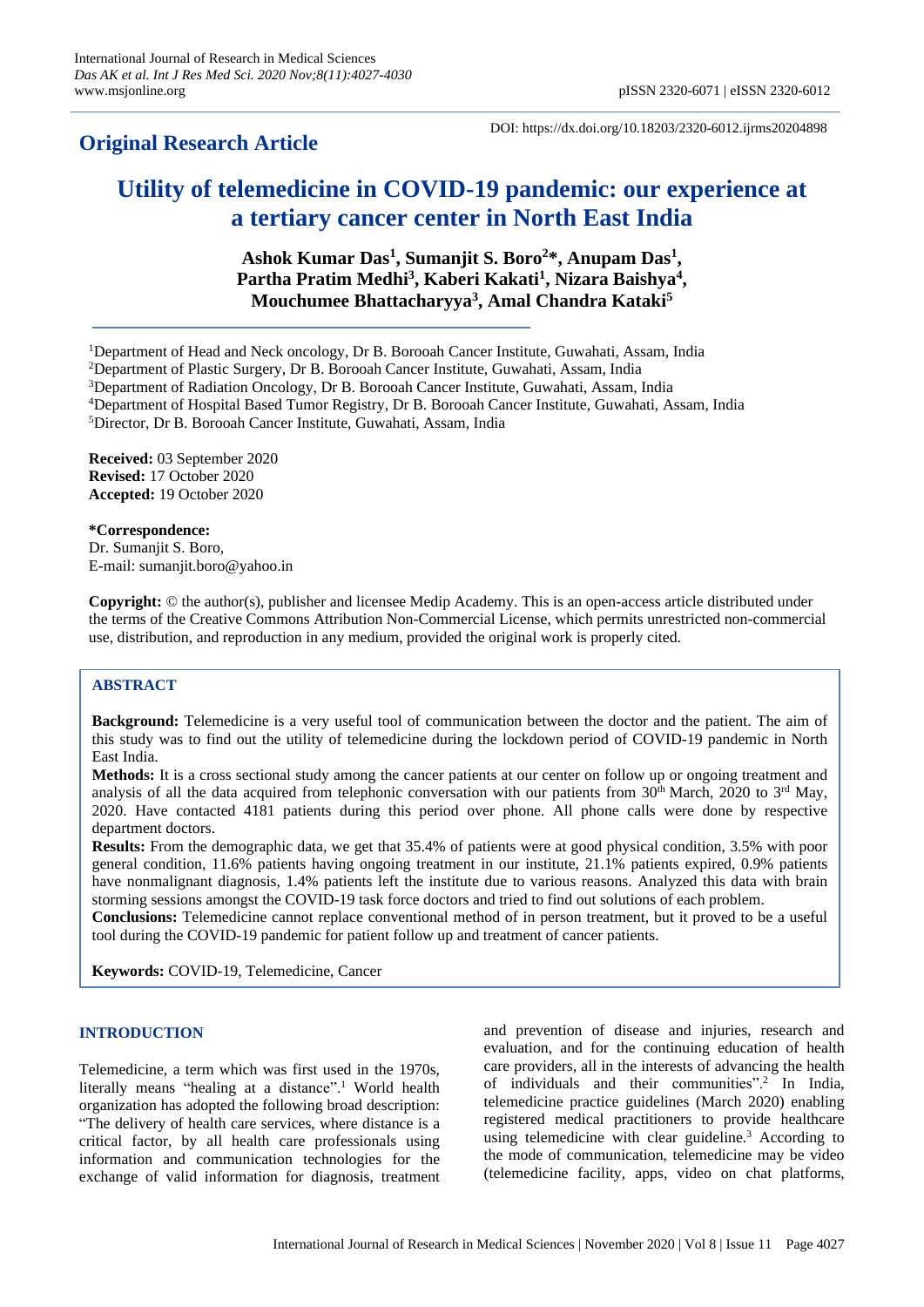skype/face time etc.), audio (phone, VOIP, apps etc.) and text based (WhatsApp, Google hangouts, Facebook Messenger, Asynchronous like email/fax etc.). Any pandemic or disasters is an enormous challenge for the health workers to provide care in an unfavorable situation. A telemedicine consultation can be conducted without exposing health care provider to the infectious outbreaks or similar situation. Looking at these advantages of telemedicine and objective of providing continuous care to our patients at a tertiary cancer center in North East India, started telephonic consultation of patients who visited hospital in last 6 months and hospital visit was due during the lockdown period of coronavirus pandemic from 30<sup>th</sup> March, 2020. The data obtained from our experience was analyzed and has been presented here.

#### **METHODS**

It is a cross-sectional study among follow up cancer patients of a tertiary cancer center in North East India, and data were acquired from telephonic conversation with our patients from 30<sup>th</sup> March, 2020 to 3<sup>rd</sup> May, 2020. enlisted all patients who registered in our hospital in the last 6 months, gathered their contact details from the hospital database and contacted them over telephone. A total of 4181 patients were eventually contacted during the study period which consisted of sample size of this study. All phone calls were made by respective department doctors and information was obtained regarding current treatment and health status of each contacted patient. Based on the response recorded, the patients were put into 6 broad categories according to status of disease and treatment requirement. Details of the criteria of categorization of patients (Table 1).

#### **Table 1: Different categories of the patients.**

| <b>Category</b> | <b>Description</b>                                                                                                                                                                                                                        |  |
|-----------------|-------------------------------------------------------------------------------------------------------------------------------------------------------------------------------------------------------------------------------------------|--|
| Category        | Patients alive without major problem, on<br>regular follow up, not requiring urgent<br>medical attention, hence called for<br>hospital visit after the end of lockdown<br>period. Necessary telemedicine support<br>provided as required. |  |
| Category<br>2   | Patients with a poor general condition or<br>undergoing best supportive care, not<br>likely to benefit from further hospital<br>treatment. Necessary telemedicine<br>support provided as required.                                        |  |
| Category<br>3   | Patients who were on ongoing treatment<br>in the institute, encouraged to visit the<br>hospital and continue treatment as<br>scheduled with proper precaution.                                                                            |  |
| Category<br>4   | Patients with non-malignant diagnosis.                                                                                                                                                                                                    |  |
| Category<br>5   | Could not been able to reach out over<br>phone.                                                                                                                                                                                           |  |
| Category<br>6   | Patients who had left our institute and are<br>continuing treatment elsewhere or taking<br>alternative forms of treatment.                                                                                                                |  |

After the first round of calls and categorization of patients, the information was evaluated in brain storming sessions amongst the COVID-19 task force doctors. Special emphasis was given to category 2 and 3 patients and a second round of phone calls were made to them to ensure that their problems have been adequately addressed. The data obtained from this exercise were then analyzed using simple statistical tools.

#### **RESULTS**

The results of the analysis are depicted in (Table 2). From the telephonic data, found that 35.4% of patients were in good physical condition without any complain, 3.5% with poor general condition having some complaints, 11.6% patients were taking on ongoing treatment either radiotherapy or chemotherapy, in the institute, 21.1% patients expired in last 8 months, 0.9% patients have no malignant disease, 1.4% patients left the institute and treated in other center. Though we keep minimum three or four phone number of the patients, were not been able to reach out about one fourth out patients (26.1%) either because of poor network or no response from the other end. Analyzed this data with brain storming sessions amongst the COVID-19 task force doctors and tried to find out solutions of each problem. Did a second round of phone calls by the same doctor who called earlier for follow up and to give solutions for their problems if it remained unsolved after first call. The purpose of this endeavor was to reduce patient load during the lockdown period of COVID-19 pandemic in the institute. Tried to postpone the visits which can be delayed, at the same time encouraging the patients to come to the hospital who were on active treatment maintaining COVID-19 related precautionary measures set by government. During phone call, each doctor tried to support patient psychologically and also tried to give advisory regarding COVID-19.

#### **Table 2: Results- proportion of patients in various categories.**

| <b>Category with description</b>                            | No. of<br><b>patient</b> | $%$ of<br><b>patients</b> |
|-------------------------------------------------------------|--------------------------|---------------------------|
| Category 1<br><b>Good physical condition</b>                | 1480                     | 35.4                      |
| Category 2<br>Poor physical<br>condition/palliative care    | 146                      | 3.5                       |
| Category 3<br><b>Treatment Ongoing</b>                      | 485                      | 11.6                      |
| <b>Category 4</b><br><b>Deceased</b>                        | 882                      | 21.1                      |
| <b>Category 5</b><br>Non-malignant diagnosis                | 38                       | 0.9                       |
| Category 6<br>Treatment elsewhere/<br>alternative treatment | 59                       | 14                        |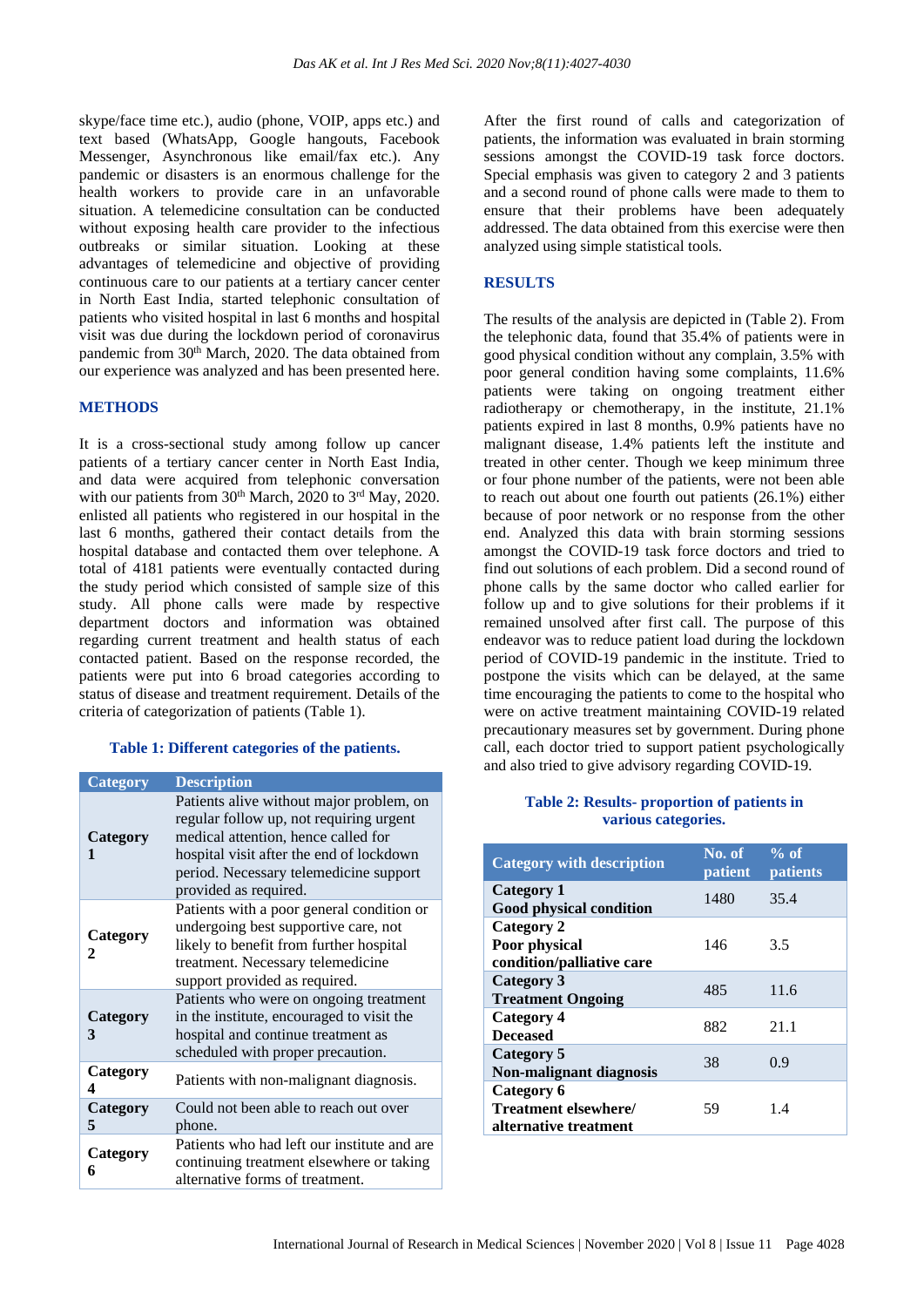#### **DISCUSSION**

In a country like India with a huge population of more than 1.36 billion with a doctor patient ratio of 1 for 1,456 Indian citizens, providing in person health care, is a challenge.<sup>4</sup> It is even worse if we look into the scenario in North East India, where communication is added to the above challenges. One of the big advantages of telemedicine for the people in rural India, is to reduce the cost and logistic issues to reach out specialist doctor, as most of the specialist service in India is city based. Telemedicine cut down the financial cost of consultation as well as inconvenience of troublesome travel for obtaining referral services. Telemedicine plays important role for all those patients on regular or routine checkup, particularly in case of cancer treatment. This is of outmost value for safety of health care provider, patients and their attendants or relatives, where there is risk of acquiring and transmitting infection. Situation arising from of natural disaster and pandemic, always create paramount challenge for health care providers to provide health care. Telemedicine plays role of a lifesaving tool to health care providers while reaching out to the sufferer. Avoidable and sometime unnecessary exposure in case of outbreak of contagious disease, can be avoided using telemedicine service. On 11<sup>th</sup> March 2020, the WHO emergency committee declared COVID-19 a global pandemic.<sup>5</sup> In this current situation crisis arising from the COVID-19 pandemic, telemedicine is very handy for health cancer provider in many ways. The COVID-19 pandemic has placed the whole world in a situation that has never happened never before or known before. Outmost efforts were made to stop transmission and spread of virus by maintaining social distancing, closure of public places and most of the countries are now in compete lockdown situation. Different health care specialist has used telemedicine in different field to continue care while maintaining social distance and keeping patients and high-risk persons in safe premises of their home in the lockdown period.

Treatment of cancer is regarded as an emergency, but because of the radical nature of the treatment, we are all skeptical about the compromised immune status of the diagnosed and treated patients, particularly with chemotherapy. They are neither able to reach cancer hospital due to lock down situation, nor its safe for them to come out of their homes. In this complex situation telemedicine plays an important role for us to reach out to our cancer patients staying at home and identify those that are in need of urgent clinical evaluation while at the same time counselling the rest to stay indoors. In ourstudy, we used telephone as it is convenient and fast, unlimited reach, and there is no separate or additional infrastructural requirement. We were able to reach out more than 3000 patients during the month of April 2020. Moreover, in most of the rural areas of India, internet use is an issue because of network and complexity of use. Hence video call is a very clumsy alternative to telephone. Though we keep minimum three or four phone number of our patients, we were not been able to reach out about one fourth out patients either because of poor network or no response from the other end. At first our main purpose was to educate our patients regarding the safety during COVID-19 pandemic period regarding social distancing, hand hygiene and use of mask. Also, they were asked for any COVID-19 symptoms of like cough, fever, and travel or contact history. Secondly, we were able to cut down hospital visit for many patients on regular follow up as regular periodic follow up is must for cancer treatment to detect recurrences and or second primary. Those who were on palliative treatment or palliative care, specific advices were given from palliative department for pain relief and home delivery of medicine ware done through Government medicine delivery system in most possible situation. Another advantage of this demographic follows up was mental boost up of the cancer patients after talking to their treating physician in difficult situation, as fear of death is much more with cancer than COVID-19 for them. Patients already suffering with diabetes and cardiovascular disease and older age group, are mostly suffering the most severe and critical consequences of SARS COV 2 outbreak.<sup>6</sup> Age is a definite risk factor for cancer development and cancer patient who are immunosuppressed due to cancer and anticancer treatment, are more susceptible to corona infections as compared to normal healthy individual.<sup>7</sup> Lang and colleagues concluded that the risk of SARS-CoV-2 infection was higher in patients with cancer who deteriorated more rapidly in the clinic and had a higher risk of severe events including the necessity for admission to the ICU or death. $8$  In such a situation, it is advisable that cancer patients should not come out of their home as far as possible and telemedicine is one of the best ways to reach out to these patients. Lambertini et al advocate the need for telephone contact report to replace in- person follow-up visits to be included within the patient's clinical notes.<sup>9</sup> A reason for skepticism while utilizing telemedicine, especially in oncology, could be the expectation of lower patient satisfaction due to absence of face to face interaction. Also, it is expected that clinicians might be reluctant towards telemedicine as they might think that lack of physical examination might interfere with optimum treatment. However, a recent study by Smrke et al has shown that telemedicine for oncology consultations was associated with high levels of patient satisfaction with most clinicians considering it a revolutionary and practice changing approach.<sup>10</sup> As we are now living in the era of technology and social media, therefore should use telemedicine where ever possible.

Another area of utmost concern is the well-being of the health care workforce for every well-functioning health system at the time of COVID-19 pandemic. At this situation, medical healthcare providers are under tremendous workload pressure along with increased total health expenditures. Non availability of personal protective equipment (PPE) and its cost factor poses a real challenge to the management of almost all health